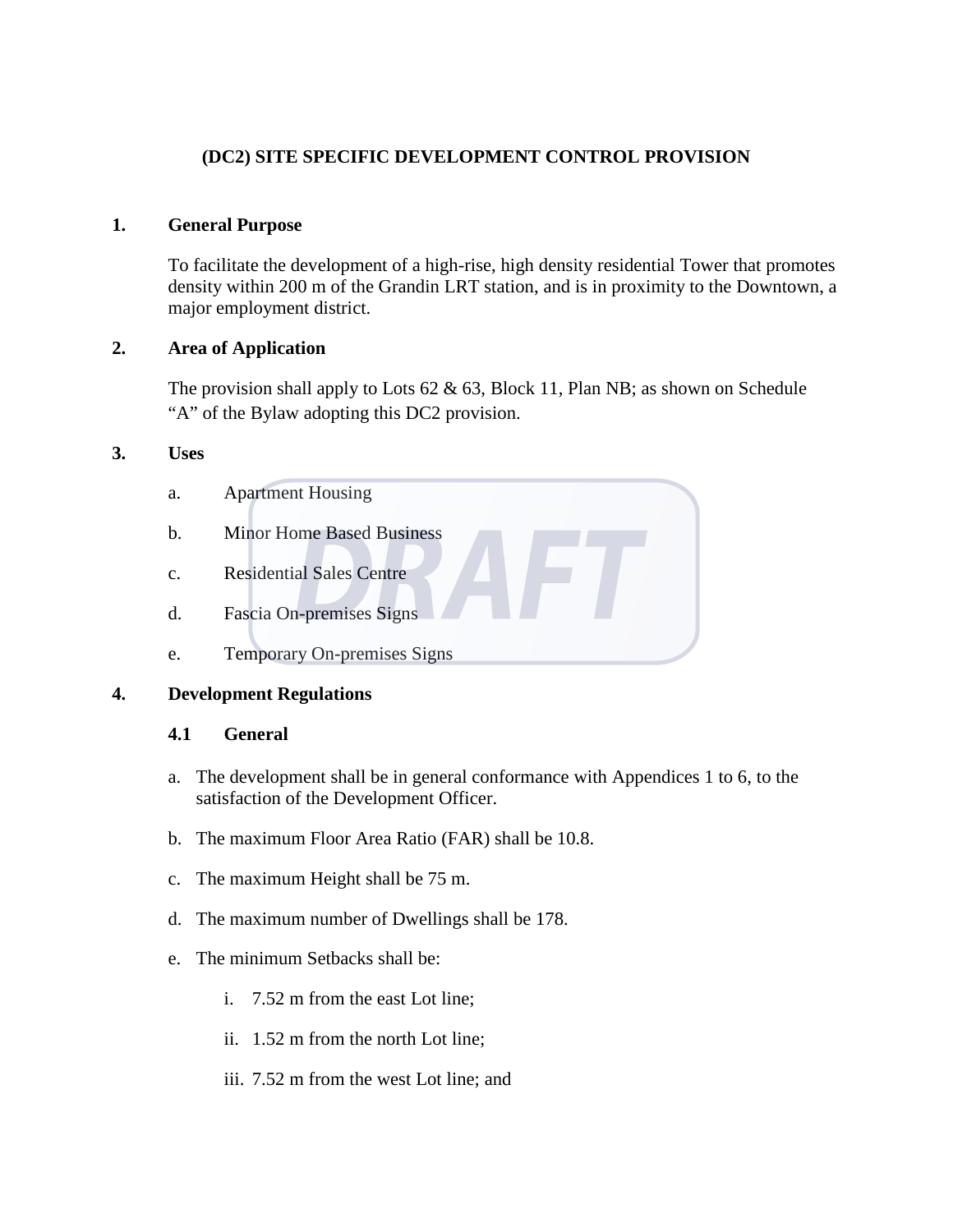- iv. 8.50 m from the south Lot line.
- f. Notwithstanding Section 4.1(f) of this Provision, the portions of the Parking Garage below Grade shall not be subject to required Setbacks and can extend to all Lot lines provided there is sufficient soil depth maintained to support any required Landscaping above.
- g. Notwithstanding Section 44 of the Zoning Bylaw, balconies may project into the required Setbacks provided that the following minimum distances are maintained from Lot lines:
	- i. 0 m from the east Lot line;
	- ii. 0.05 m from the north Lot line;

iii. 4.52 m from the west Lot line; and

iv. 7.12 m from the south Lot line.

- h. A minimum Amenity Area of 7.5  $m^2$  per Dwelling shall be provided.
- i. A minimum communal Amenity Area of  $50 \text{ m}^2$  shall be provided within the first Storey. The communal Amenity Area may be provided as indoor, outdoor, or a combination of indoor and outdoor space.
- j. Notwithstanding Section 46.3 of the Zoning Bylaw, Amenity Area may include balconies with a minimum depth of 1.5 m.
- k. Signs shall comply with the regulations found in Schedule 59B and in accordance with the General Provisions of Section 59 of the Zoning Bylaw.
- l. Notwithstanding the above, Signs shall not be permitted on the south façade of the building.
- m. Temporary On-premises Signs shall be limited to project advertising associated with an on-Site Residential Sales Centre and shall not include trailer mounted or signs with changeable copy.

# **4.2 Parking, Access, Loading, and Storage**

- a. Notwithstanding Section 54.2, Schedule 1 of the Zoning Bylaw, a minimum of 0.7 accessory residential vehicular parking space per Dwelling shall be required.
- b. A minimum of 1 parking space shall be provided to accommodate a vehicle from a car share program such as Pogo. Should this program be proven not to be implementable, the stall shall be used for visitor parking.
- c. A total of 10 visitor parking spaces shall be required.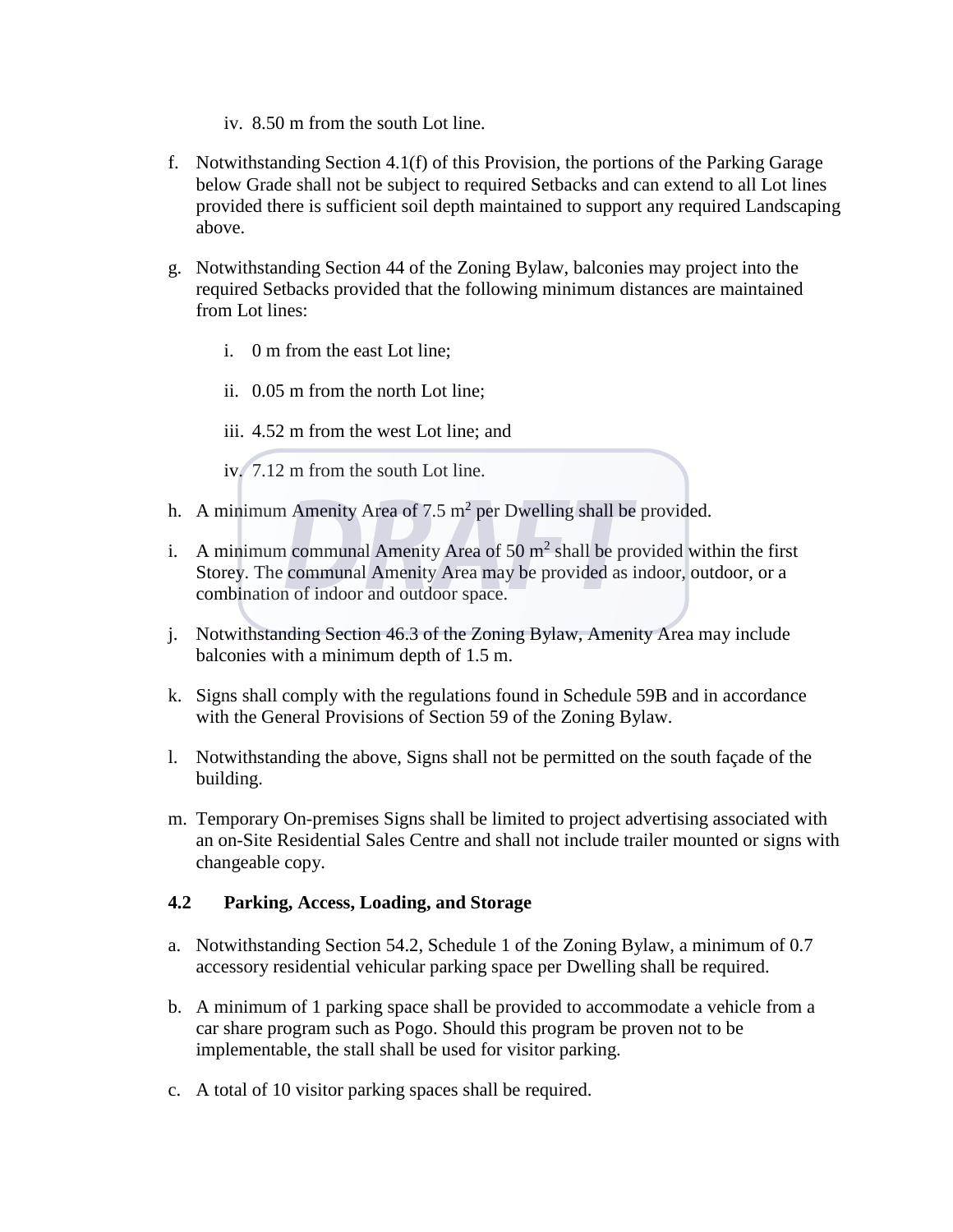- d. All vehicular parking shall be provided within an underground Parking Garage.
- e. Vehicular access and egress shall be provided from the Lane abutting the Site.
- f. The driveway ramp for the underground Parking Garage shall be at Grade at the Lot line and shall not exceed a slope of 6% for a distance of 4.5 m inside the Lot line, or to the satisfaction of the Development Officer in consultation with Transportation Planning and Engineering.
- g. Retaining walls bordering the underground driveway/Parking Garage ramp must not exceed a Height of 0.3 m for a distance of 3.0 m from the Lot line and no portion of the wall may encroach onto road right-of-way. Should the owner/applicant wish to increase this Height, adequate sight line data must be provided to ensure vehicles can exit safely to the satisfaction of the Development Officer in consultation with Transportation Planning and Engineering.
- h. A minimum of 55 bicycle parking spaces shall be provided within the first two levels of the underground Parking Garage. Notwithstanding Section 54.3, bicycle parking shall be provided through wall-mounted bicycle racks integrated with residential parking spaces. These wall-mounted racks shall be high quality, secure racks that allow the frame of a bicycle to be secured to the rack and be easily accessible to residents.
- i. The owner shall register a 6.0 m Public Access Easement and Emergency Access Easement on the south side of the property, 0.61 m from the south property line, as shown in Appendix 1. The Easements shall make the property owner(s) responsible for maintenance and liability. The areas having Public Access Easements shall be unencumbered, with no buildings, projections, or overhangs and be accessible to the public at all times.
- j. Within the 6.0 m Public Access Easement and Emergency Access Easement, the owner shall construct a lane with improvements such as lighting, to the satisfaction of the Development Officer in consultation with Transportation.
- k. Prior to the issuance of the development permit, the owner(s) shall enter into an agreement with the City of Edmonton for an Cross Lot Access Easement to facilitate a utility turnaround area public access to the Public Access Easement Area as shown on Appendix 1.
- l. Loading, storage, and waste collection areas shall be located within the building such that they are not visible from 111 Street NW. The waste collection area shall be accessed from the abutting Lane and be designed to the satisfaction of the Development Officer in consultation with Transportation Planning and Engineering and Waste Management Services.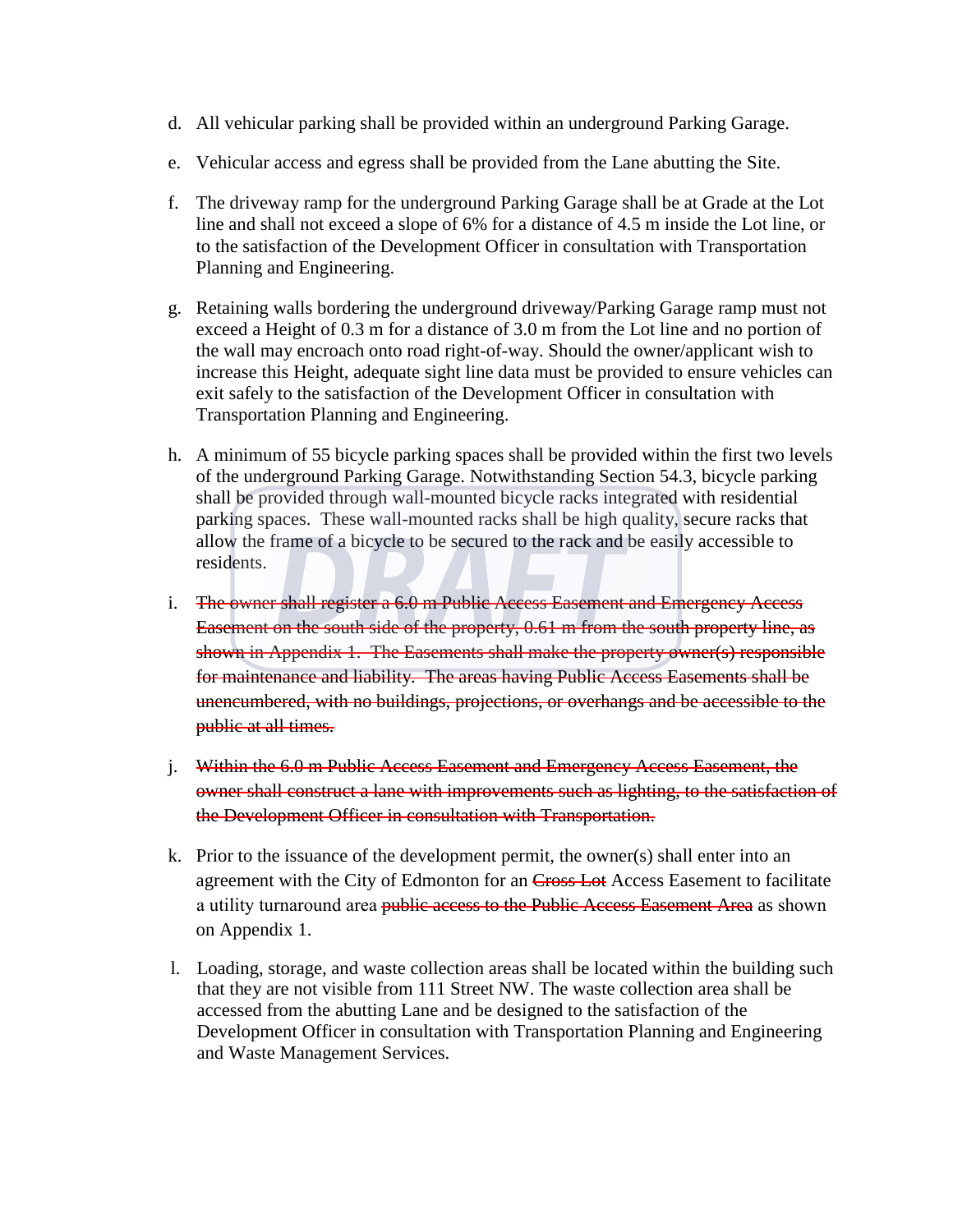### **4.3 Landscaping**

- a. Notwithstanding Section  $55.3(1)(a)$  of the Zoning Bylaw, Landscaping shall consist of a minimum of 20 trees and 15 shrubs.
- b. Landscaping on the Site shall consider the use of plant materials that provide colour throughout the year to enhance the appearance of the development during cold weather months.
- c. Adjacent City of Edmonton public boulevard trees shall be protected as per Parks and Planning 'Large Tree Hoarding', drawing L100. All components and workmanship shall conform to the specification Section 02930 Trees, Shrubs, and Groundcovers as well as related sections. The following shall also apply:
	- i. trees within 3m of construction activity require 10mm plywood and 1.25m height enclosure separating tree from the project site;
	- ii. trees within  $3 5m$  of construction require a standard "safety orange" snow fence to be placed a min. of 2.5m from the tree trunk; and
	- iii. excavation beyond 2m of existing trees requires all tree roots to be severed with a "root-cutter" to a depth of 350mm to 500mm prior to digging with all exposed roots flush with the excavation wall pruned immediately after excavation.

# **4.4 Other Regulations**

- a. A Crime Prevention through Environmental Design Assessment shall be prepared and submitted with the Development Permit application. Prior to the issuance of the Development Permit, recommendations of the assessment shall be incorporated into the design of the building to the satisfaction of the Development Officer to ensure that the development provides a safe urban environment in accordance with the guidelines and principles established in the Design Guide for a Safer City (City of Edmonton, 1995).
- b. A Wind Impact Study shall be prepared by a qualified, registered Professional Engineer and submitted with the Development Permit application for the principal building in accordance with Section 14 of the Zoning Bylaw. Prior to the issuance of the Development Permit, any mitigation measures recommended by the study shall be incorporated into the design of the building, to the satisfaction of the Development Officer, to ensure the space around the building is fit for the intended Uses and that the balconies and terraces of the adjacent building to the south are anticipated to be comfortable for sitting relative to expected wind levels.
- c. A Sun Shadow Study shall be prepared and submitted in accordance with Section 14 of the Zoning Bylaw. The study shall be reviewed by the Development Officer and prior to the issuance of the Development Permit, any mitigation measures recommended by the study shall be incorporated into the design of the building, to the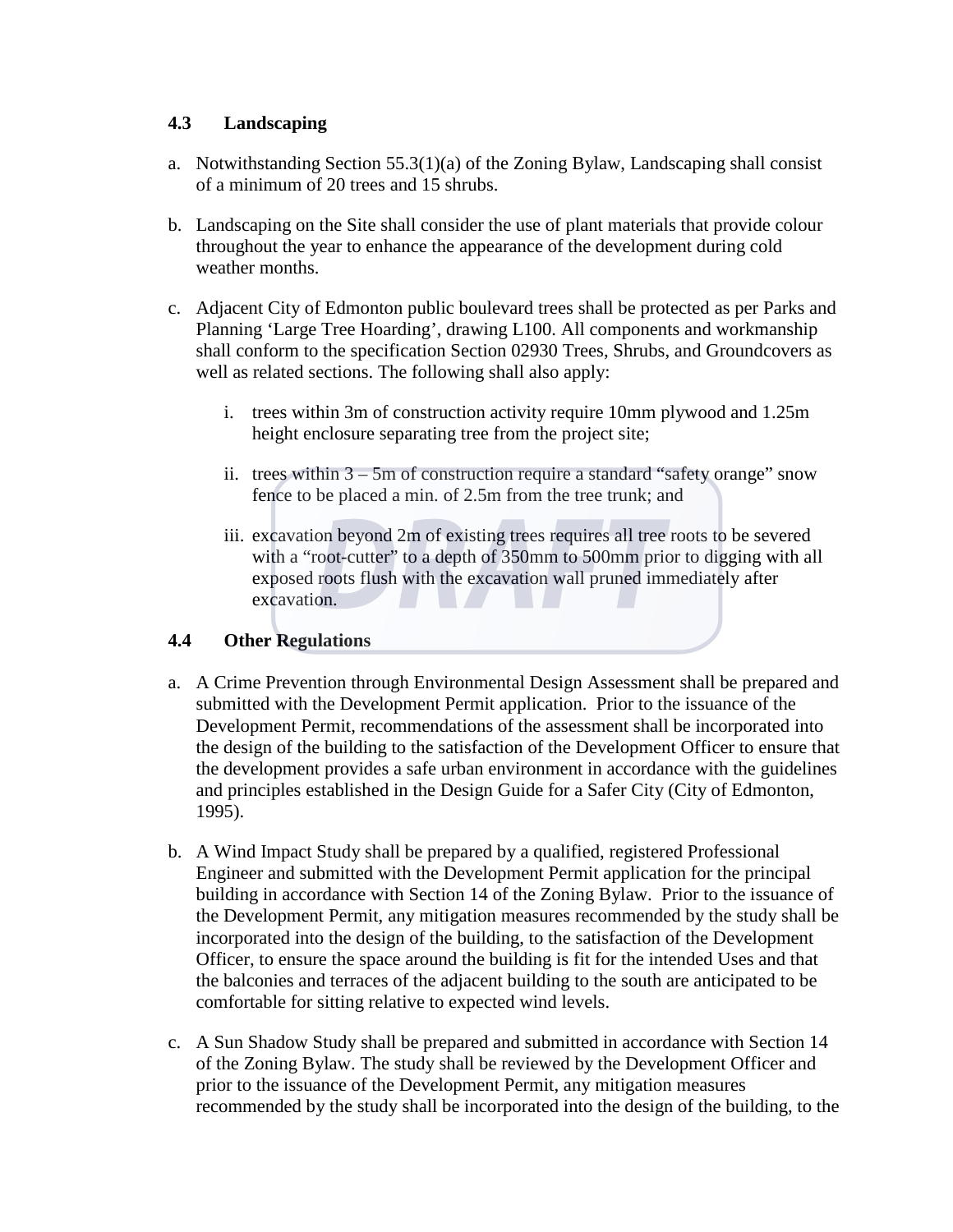satisfaction of the Development Officer to ensure the shadow impacts are adequately mitigated.

- d. Notwithstanding the other Development Regulations and Appendices of this Provision and Section 720.3(2) of the Zoning Bylaw, in the event that the owner/developer does not obtain a Development Permit and commence construction of the building within 10 years of the passage of the Bylaw adopting this Provision, development shall be in accordance with this Provision, except that:
	- i. the maximum Height shall be 14.5 m; and
	- ii. the maximum Floor Area Ratio shall be 3.0.

# **5. Urban Design Regulations**

- a. The building shall be oriented to 111 Street NW and designed to include street oriented row housing facing 111 Street NW.
- b. Dwellings in the ground floor facing 111 Street NW shall have individual private exterior entrances facing 111 Street NW, such that they lend a sense of occupancy and activity to the public roadway. Sliding patio doors shall not serve as this entrance.
- c. The Setback area in front of each at Grade Dwelling shall be designed such that it establishes a transition area from the public roadway and shall include a change from Grade of at least 0.5 m to the entrance and Landscaping such as shrub/tree beds, different paving materials and/or decorative fencing/screening.
- d. Weather protection in the form of a canopy or other architectural element that is visible and distinct from the rest of the Façade shall be provided above the main residential entrance on 111 Street NW and shall not be subject to Section 44 of the Zoning Bylaw
- e. The maximum Floor Plate of the Tower shall be  $700 \text{ m}^2$ .
- f. The exterior of the building shall be finished with high quality, durable materials such as, but not limited to, stone, metal, wood, concrete, architectural panels, and/or glass.
- g. Interface along the south Lot Line shall be developed to maximize privacy and minimize overlook to the adjacent residential property through the following:
	- i. Provision of a landscape screen a minimum of 0.61 m in width, comprised of a minimum of 16 closely spaced columnar trees along the Lot line;
	- ii. The windows of Dwellings contained within a Height of 13.5 m from Grade shall be offset or oriented away from the windows of the existing building;
	- iii. Notwithstanding Section 44 of the Zoning Bylaw or any other regulation in this Provision, no balconies shall directly face the south Lot line or project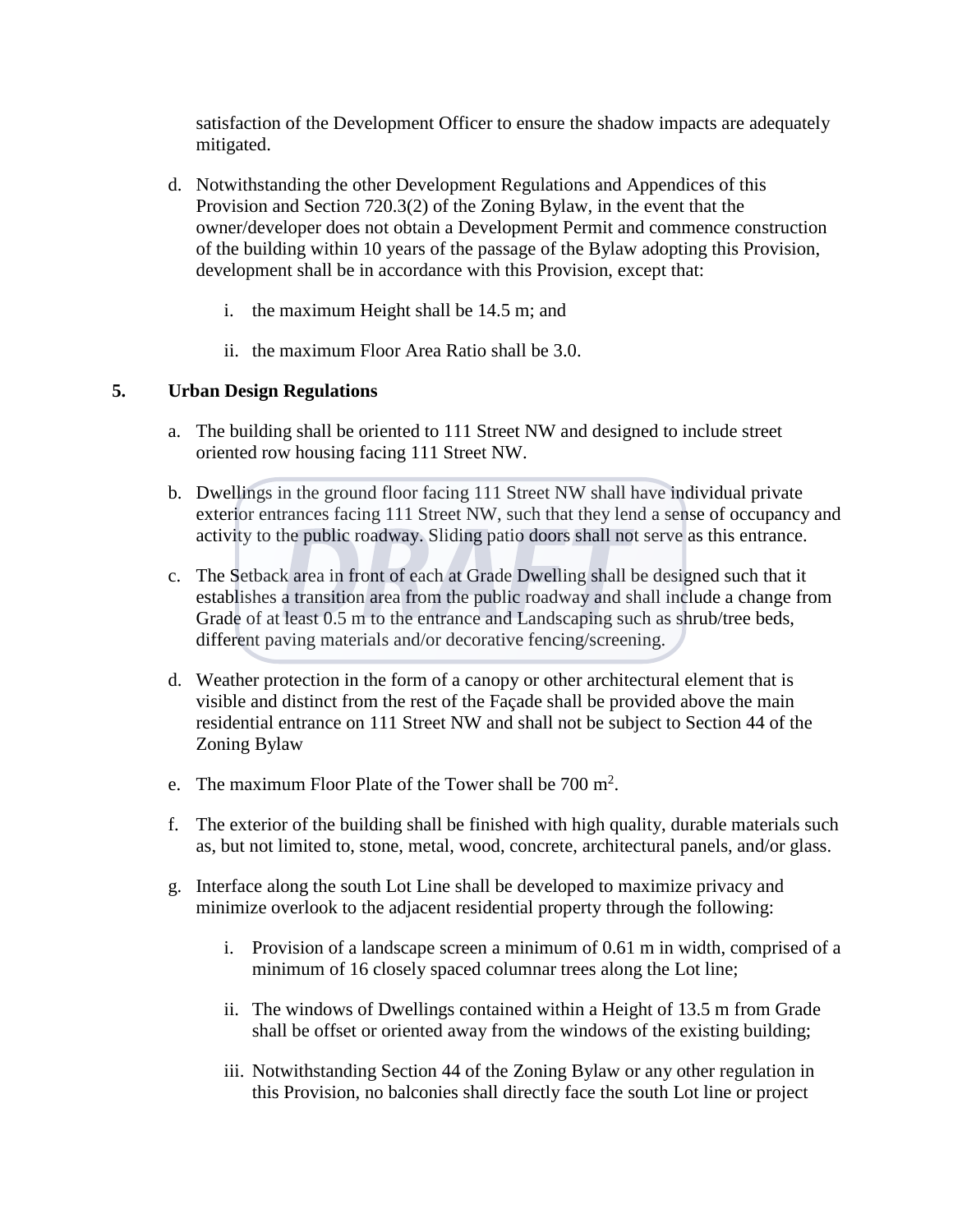from the south Façade of the building within a Height of 13.5 m from Grade; and

- iv. Where possible, privacy screens, louvers, frosted glass, or glass block shall be used for additional screening of windows and balconies within a Height of 13.5 m from Grade.
- h. The design of the podium shall be differentiated from the Tower through the use of Façade articulation and different high quality materials while still maintaining the architectural character of the overall building.
- i. The Tower shall contribute to the signature appearance of the building and the City's skyline through treatment of the upper floors and roofline. The Tower base shall include the use of different architectural elements and treatments, such as variation in materials and colour, to provide articulation of Facades and add visual interest, variety, rhythm, and break up the massing to the satisfaction of the Development Officer.
- j. To reduce the visual impacts of massing of the building, balconies of the Tower, except for instances described in Section 5(i)(iv) of this Provision, shall maintain transparency through provision of metal railings with tempered glass panels or other durable transparent panels at the discretion of the Development Officer.
- k. Decorative and security lighting shall be designed and finished in a manner consistent with the design and finishing of the development and shall be provided to ensure a well-lit environment for pedestrians, to accentuate artwork and building elements, and to highlight the development at night time and in winter months. Exterior lighting associated with the development shall be designed to minimize impact on an adjacent property in accordance with Section 51 and 58 of the Zoning Bylaw. Particular attention shall be given to minimizing light trespass into the property immediately south of the Site. A detailed exterior lighting plan shall be provided to the satisfaction of the Development Officer.
- l. All mechanical equipment, including roof mechanical units and Parking Garage intake/exhaust vents shall be concealed by screening in a manner compatible with the architectural character of the building, or concealed by incorporating it within the building.
- m. Any portion of a Parking Garage entrance that is exposed shall be designed and articulated to the satisfaction of the Development Officer.

#### **6. Improvements & Contributions**

- a. The Development shall contain a minimum of 2 (two) Family Oriented Dwellings.
- b. Family Oriented Dwellings shall meet the definition of such in the Zoning Bylaw except that: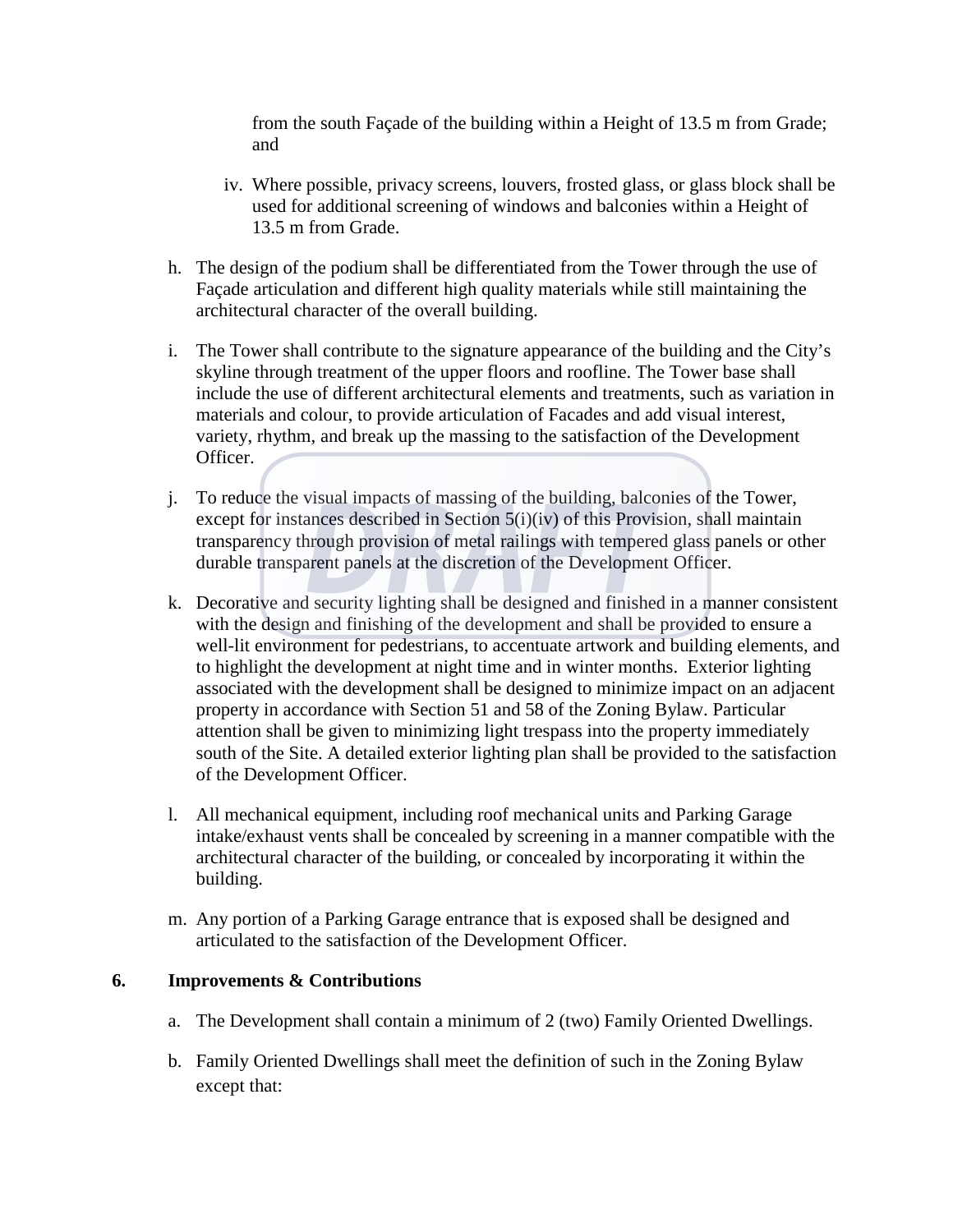- i. entrances to a maximum of seven Dwellings may be shared on any one Storey or landing; and
- ii. notwithstanding Section 47 of the Zoning Bylaw, Private Outdoor Amenity Area can be provided by balconies with a minimum area of  $7.5 \text{ m}^2$  and no minimum dimensions for length and width.
- c. Prior to the issuance of the Development Permit, the Development Officer shall ensure that a signed agreement has been executed between the City and the owner, requiring the owner to provide the City, at the time of Development Permit approval, the option to purchase five percent of the proposed number of residential units (rounded to the nearest unit) at 85 percent of market value or provide the equivalent value as cash-in-lieu to the City.
- d. As a condition of Development Permit, the owner shall enter into a Servicing Agreement with the City of Edmonton for all off-Site improvements necessary to serve the development. The Agreement process includes an engineering drawing review and engineering approval process that will address the extent of off-Site improvements including access, servicing, and related street improvements required as a result of the development.
- a. Prior to the issuance of the Development Permit, the developer shall enter into an agreement to contribute funds to the Oliver Community League for the creation of a public amenity within the Oliver Neighbourhood, with specific details to be determined at the Development Permit stage between the Owner and City Administration in consultation with the Oliver Community League. These funds shall be provided prior to the issuance of a Development Permit in the amount of \$100,000.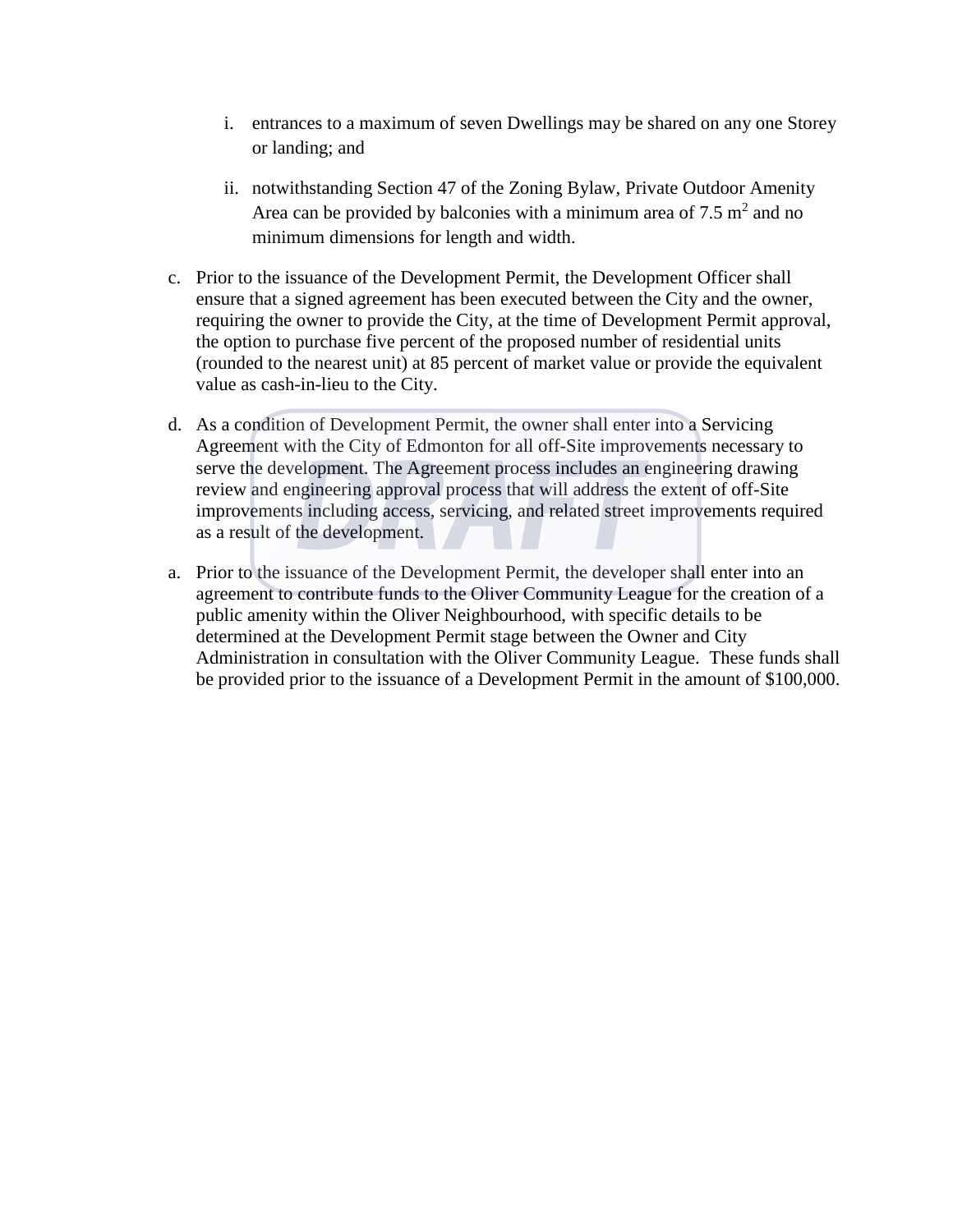# **Appendix 1: Site Plan**

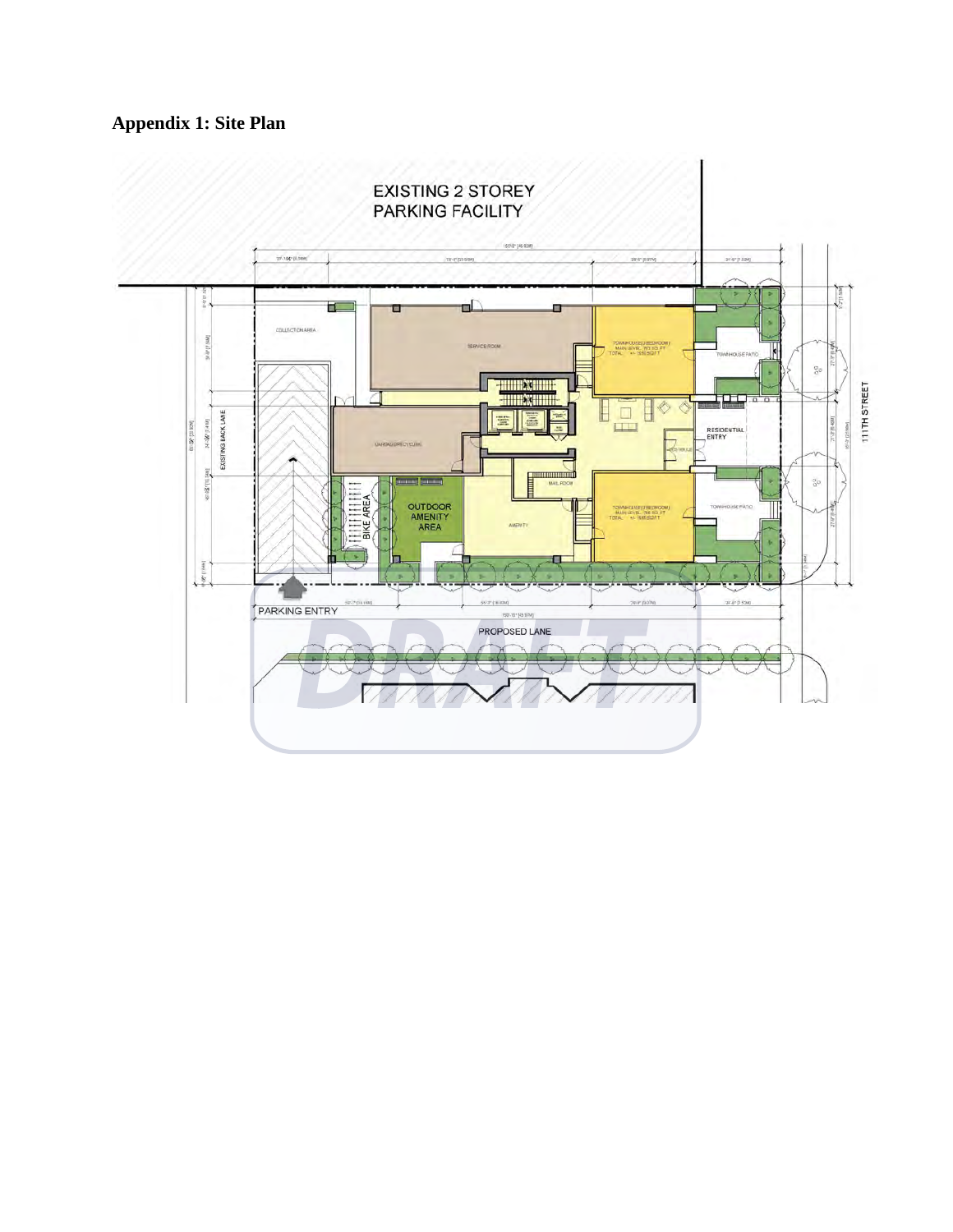# **Appendix 2: Landscape Plan**

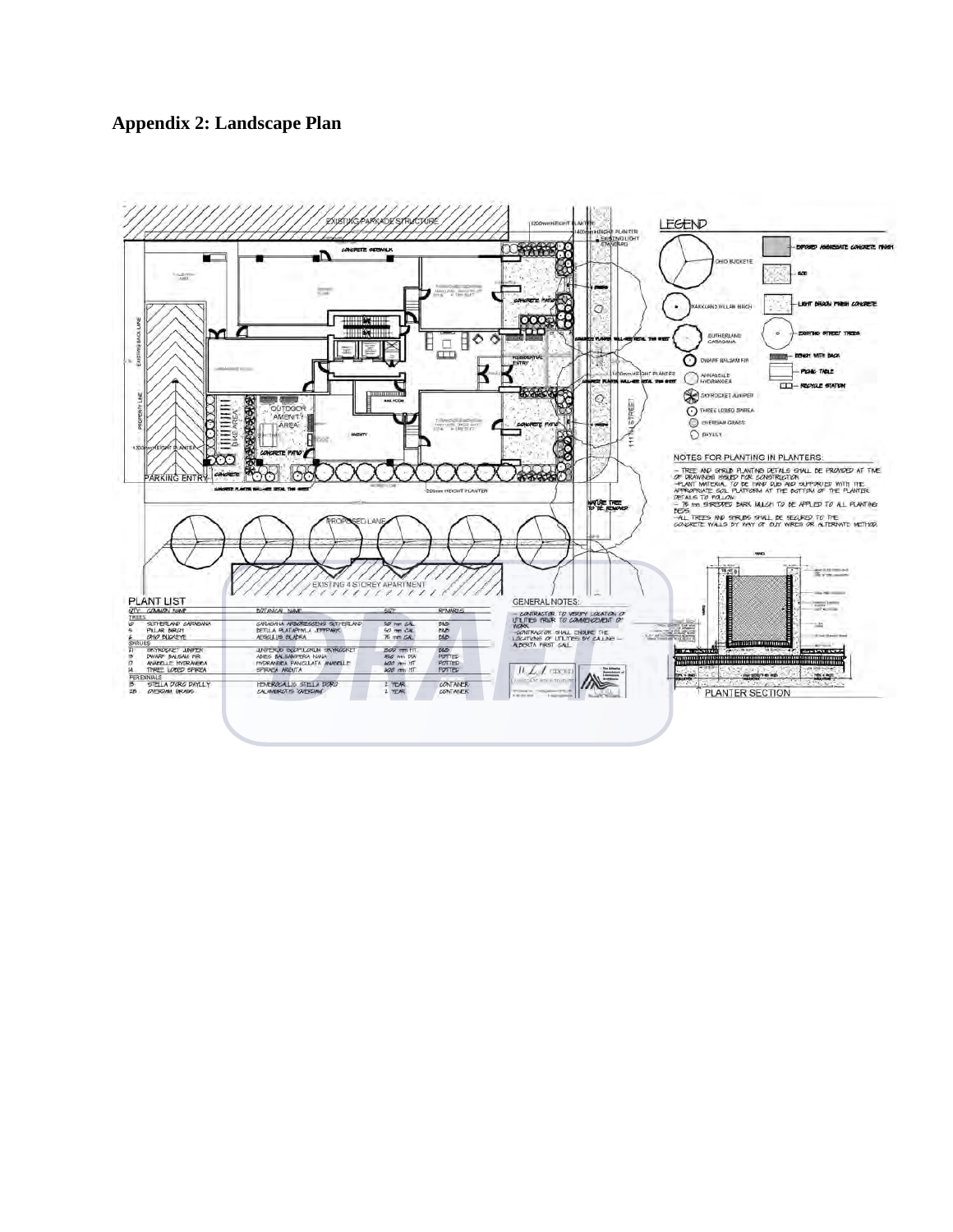



SCALE: 1:500 SUBJECT SITE -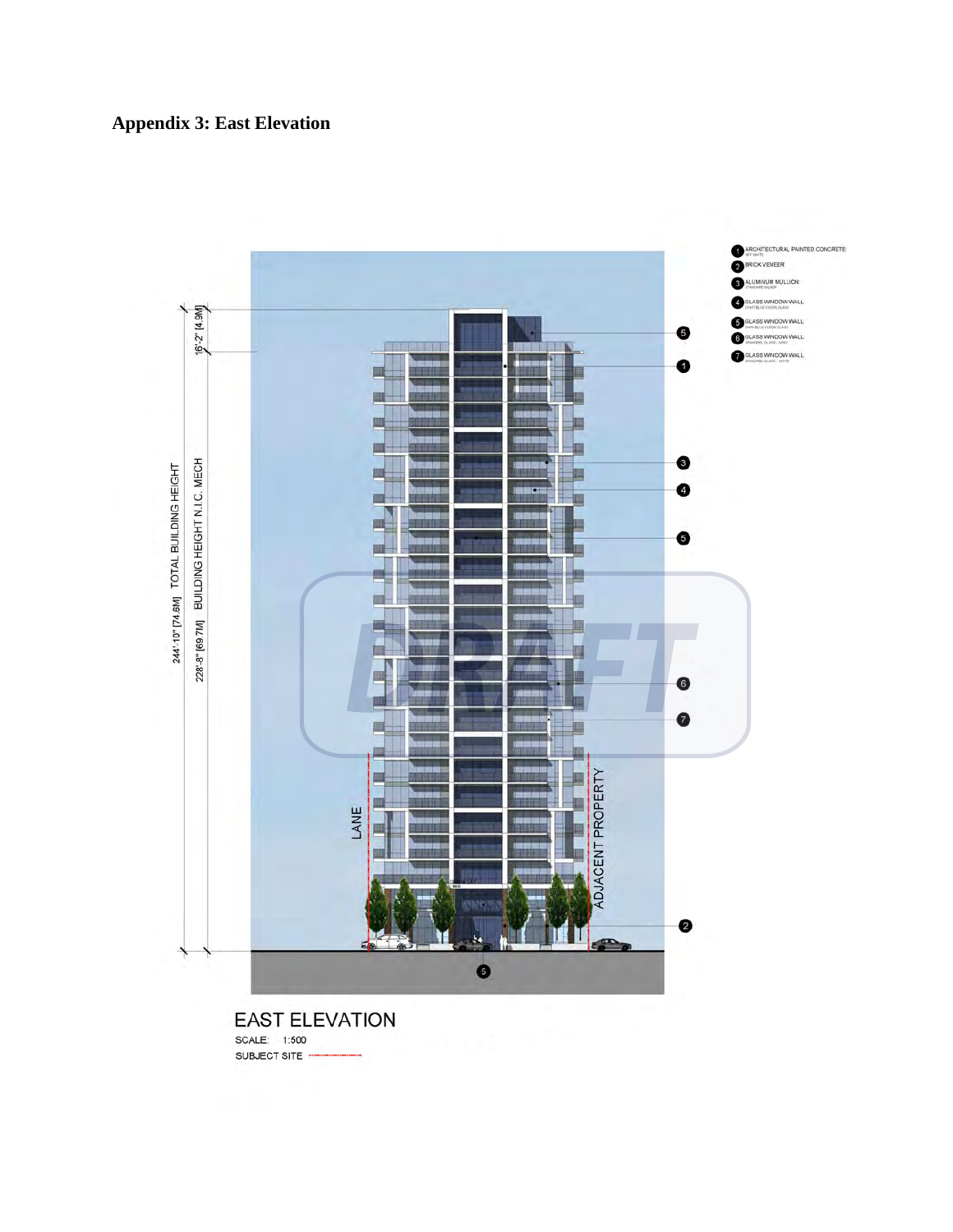



SOUTH ELEVATION SCALE: 1:400 SUBJECT SITE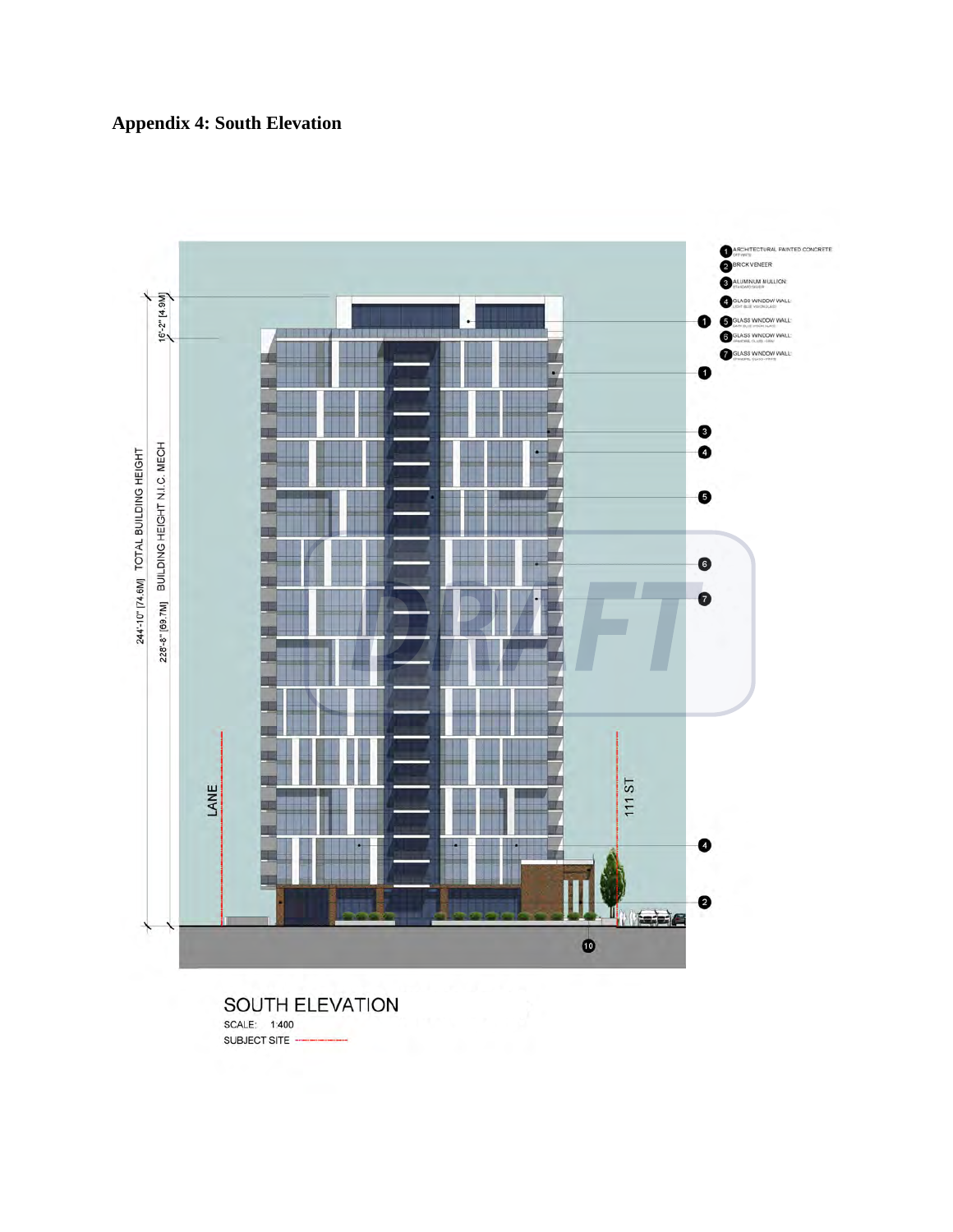



**WEST ELEVATION** SCALE: 1:500 SUBJECT SITE -